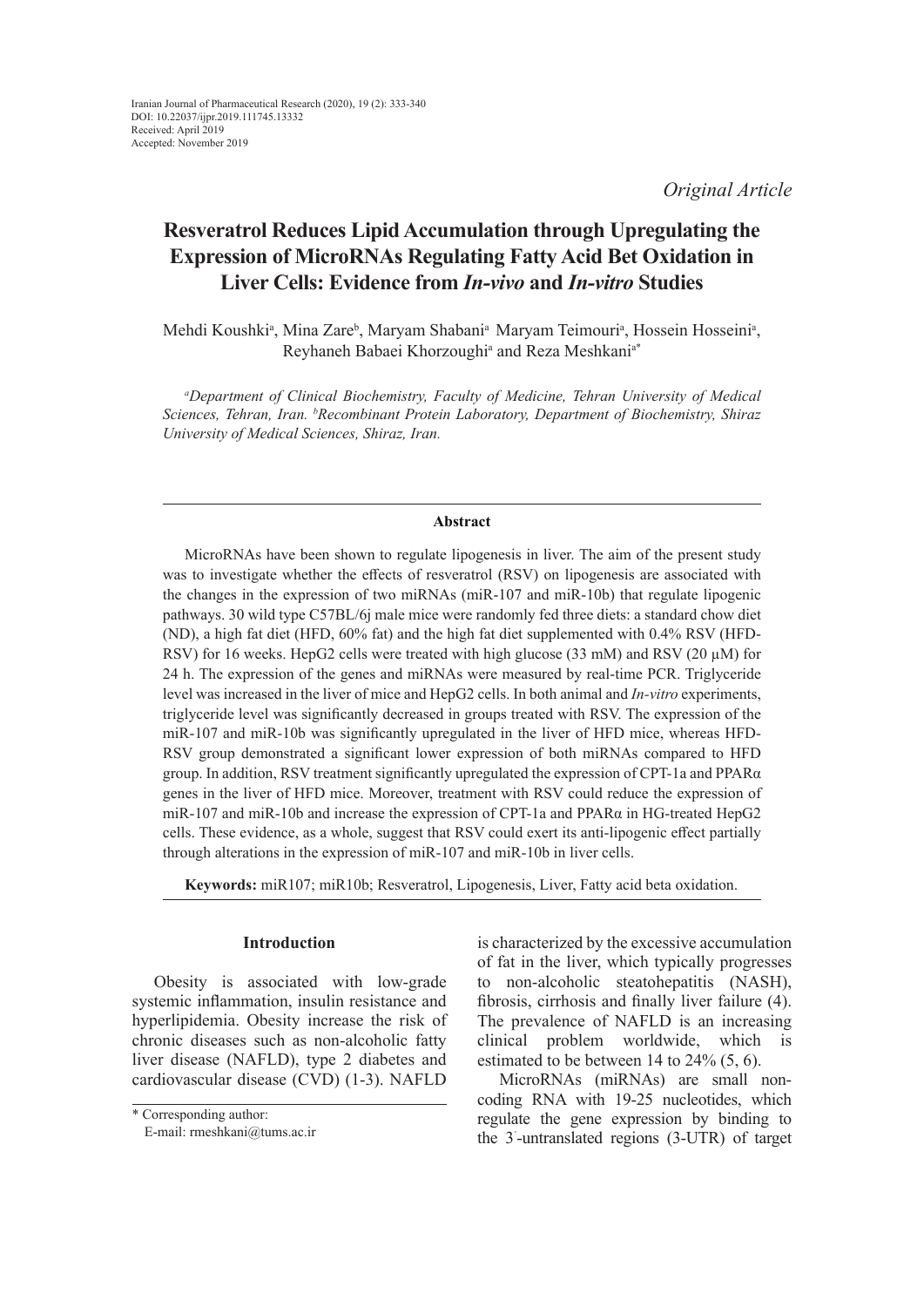mRNA (7, 8). miRNAs regulate several features of cellular activity, from differentiation to proliferation and apoptosis (9). Recently, it was reported that miRNAs had a considerable effect on lipid metabolism and alterations in the levels of these small molecules might be involved in the pathogenesis NAFLD. In this regard, miR-107 significantly decreased the levels of the mitochondrial β-oxidation enzymes leading to promotion of hepatic lipid accumulation and impairing glucose tolerance *In-vivo* (10). In addition, it was suggested that CPT-1a protein expression was down-regulated by the over-expression of miRNA-107 in AML-12 hepatocytes (11) . It was also demonstrated that miRNA-10b regulates cellular steatosis level by targeting peroxisome proliferator-activated receptor α (PPAR-α) expression. miR10b was upregulated in steatotic L02 cells and PPAR-α was the direct target of miRNA-10b as it showed significantly changed protein expression in steatotic L02 cells transfected with pre-miRNA-10b and anti-miRNA-10b (12) .

Resveratrol (3,4,5 trihydroxystilbene), (RSV) a natural polyphenol, is mainly found in grapes, red wine and berries(13-15). In the last few years, RSV effects on prevention of chronic conditions such as neurodegenerative disorders, CVDs, cancer, diabetes, and metabolic diseases have been demonstrated (16) . The evidence has demonstrated that the beneficial effect of RSV on health is mediated through its antioxidant and antiinflammatory properties, cardioprotective, and neuroprotective activities (17). In addition, it was reported that RSV affected lipid metabolism. In this regard, the evidence demonstrates that the beneficial effect of RSV on liver steatosis is mediated through decreasing adipogenesis (18) and lipogenesis (19) , increasing lipolysis (20), and enhancing mitochondrial fatty acid β-oxidation(21, 22). However, little is known concerning the potential involvement of miRNAs on changes induced by RSV in the lipogenic pathways. In this context, the aim of the present study was to determine whether, the reduction in liver fat by RSV was correlated with the changes in the expression of miRNA-10b and miRNA-107, as well as their target genes *In-vitro* and *Invivo* models of lipid steatosis.

## **Experimental**

Male C57BL/6J mice weighing 10-20g were purchased from Pasteur Institute of Iran (Tehran, Iran). The HepG2 cell line was purchased from Iranian Biological Resource Center (Tehran, Iran). D-glucose, D-mannitol, RSV, Oil red O stain were obtained from Sigma chemicals (St, Louis, MO, USA). miRNeasy mini, miScript II PCR (Qiagen, Biorain, Iran) and miScript SYBR Green PCR kits were purchased from Qiagen. (Qiagen, Biorain, Iran). Hybrid R Blood RNA purification kit was purchased from GeneAll Biotechnology CO. RevertAid first strand cDNA synthesis from ThermoFisher Scientific.

# *Animal experiments*

This study was carried out equally with the guidelines of the institutional animal care of Tehran University of Medical Sciences. The protocol was approved by Animal Ethics Committee. Male C57BL/6J mice weighing 10-20 g, 6-8 week-old were kept under standard laboratory conditions  $22 \pm 0.5$  °C, 40-70% humidity and 12h/12h light/dark cycle, with food and water ad libitum. After a oneweek adaptation period, mice were randomly divided into three groups (10 in each group), and fed the following experimental diets for 16 weeks, standard chow diet group (ND, 10 kcal% fat), high fat diet (60% high-fat diet, Research Diet, New Brunswick, NJ, USA, Country, D12492) and HFD-supplemented with 0.4% RSV (HFD-RSV) group. During this treatment period, the body weight was recorded weekly. At the end of 16 weeks, Animals were sacrificed under anesthesia by intraperitoneally administering ketamine and xylazine following a 12-h fasting period. Lastly, liver samples were removed from three different groups, immediately frozen in liquid nitrogen and then stored at -70 ° C until use.

# *Cell culture*

HepG2 cells were cultured in Dulbecco ̓s Modified Eagle ̓s Medium (DMEM) supplemented with 10% FBS (fetal bovine serum), 100 U/mL penicillin and 100 g/ mL streptomycin at 37 °C in a humidified atmosphere containing  $5\%$  CO<sub>2</sub>. All experiments were performed when the cells reached about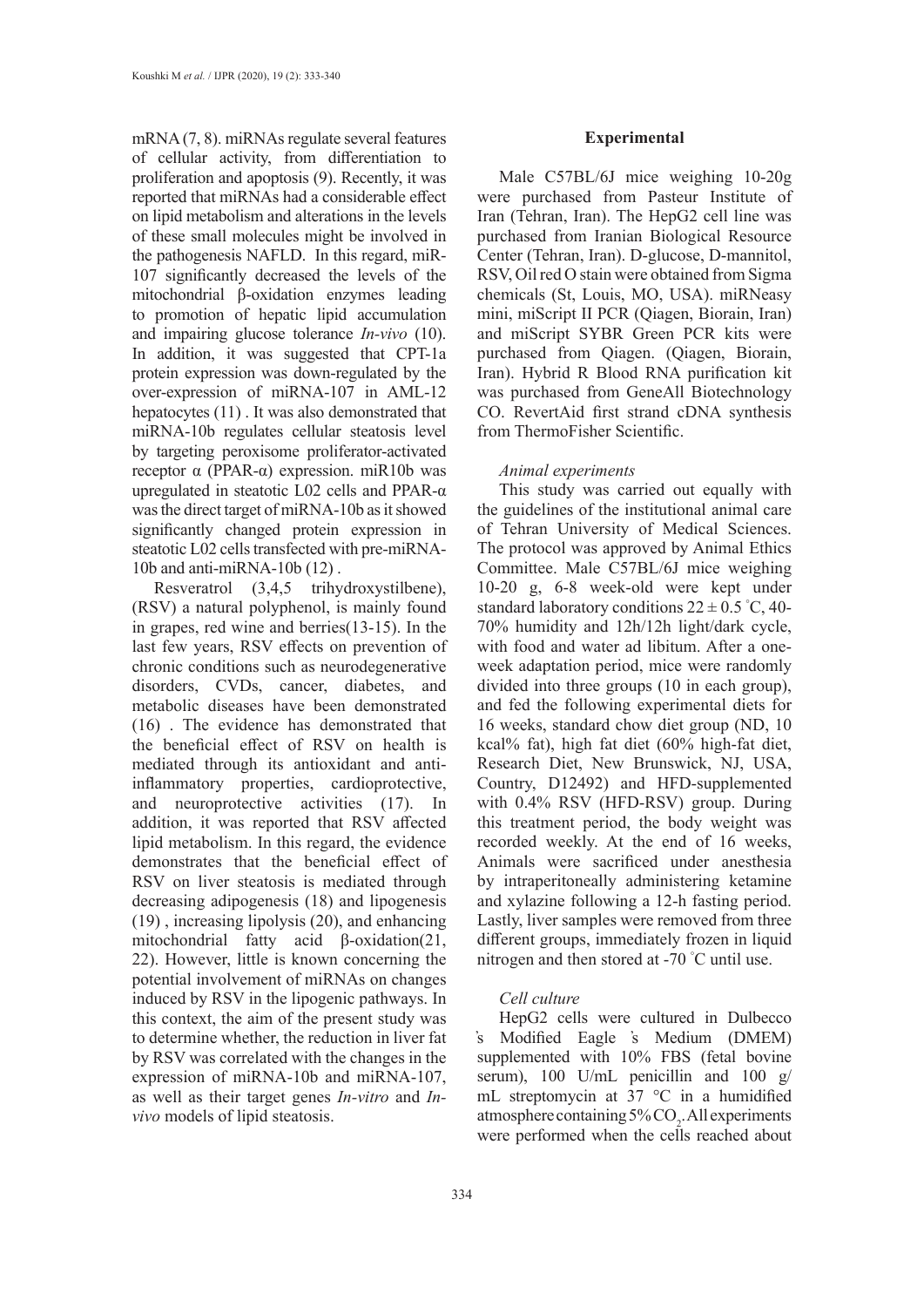50-70% confluence. HepG2 cells were treated with high glucose (33 mM) to induce steatosis and a dose of 20 µM of RSV for 24 h.

## *Oil Red O staining*

Hepatic lipid accumulation was stained using Oil red O method as described previously (23). After treatment, the cells were washed three times with PBS and then they were incubated with formalin (10% formaldehyde, 90% PBS) for 15 min. After fixing, cells were washed 3-4 times with distilled water. Oil red O solution (2 mL) was then added to each well and incubated at 37 °C incubator for 15 min. The cells were then washed several times with ddH<sup>2</sup> O for removing background color until the solution became clear. After being dehydrated, the cells were evaluated under a light microscope. Isopropanol (200 µL) was added to each well and after shaking and incubating at room temperature for 15 min, the extract was collected and transferred to a 96-well plate to measure the absorbance at 510 nm.

# *Measurement of triglyceride level*

Briefly, the cells or liver tissues were washed three times with PBS. RIPA working solution was added to the cells and tissues and incubated for 10-20 min on ice. Then, HepG2 cells and liver tissues were homogenized by oltrasonication methods. After centrifugation, a mixture of chloroform and methanol (2:1) was added to the supernatants. After mixing and then incubating for 30 min, samples were centrifuged at 12000g, for 5 min. The upper solution was removed and the lower solution was dried at 70 °C. Then, after adding PBS to dried solution, triglyceride content was determined using commercial kit (Pars Azmon, Iran). The results were normalized against total protein level. Total protein level was measured by BCA (bicinconic acid) kit.

# *RNA extraction and Real-time quantitative PCR*

Total RNA from liver tissue and HepG2 cells were isolated using GeneAll RibospinTM kit (GeneAll Biotechnology, South Korea). miRNA was isolated with miRNeasy mini kit (Qiagen, Biorain, Iran). The quality and quantity of the RNA and miRNA were assessed by electrophoresis and Nanodrop 2000. Complementary DNA (cDNA) was reverse transcribed using a RevertAid First Strand cDNA Synthesis Kit (Thermo Fisher Scientific). The expression of miR-107 and miR-10b and CPT-1a and PPARα genes were measured by quantitative Real-time PCR using miScript SYBR Green PCR kit and SYBR Green master mix. The normalization was carried out using U6 small nuclear RNA (RNU6) for miRNAs and ß-actin for the genes, respectively. The sequences of the primers used in the study are in Table 1. The ΔΔCt method was used to compare the expression of miRNAs and genes between the groups.

**Table 1.** Synthesized primers used in the study.

| Gene's name       | <b>Primer sequence</b>            |
|-------------------|-----------------------------------|
| $miR-107$         | 5'-CAGCAGCATTGTACAGGGCTAT-3'      |
| $m$ iR-10 $h$     | 5'-TGTACCCTGTAGAACCGAATTTG-3'     |
| $mmu$ -CPT-1a     | F: CTCCGCCTGAGCCATGAAG            |
|                   | R: CACCAGTGATGATGCCATTCT          |
| $mmu-PPAR\alpha$  | F: TACTGCCGTTTTCACAAGTGC          |
|                   | $R \cdot A GGTCGTGTTTCACAGGTAAGA$ |
| hsa-CPT-1a        | F: ATCA ATCGGACTCTGGA A A CGG     |
|                   | R: TCAGGGAGTAGCGCATGGT            |
| hsa-PPAR $\alpha$ | F: ATGGTGGACACGGAAAGCC            |
|                   | R: CGATGGATTGCGAAATCTCTTGG        |
| <b>B</b> -actin   | F: AACGGTGCCAAGGAGGATTT           |
|                   | R: ATTCCACCAGTGAGTTGCGT           |
| RNAU6             | CGC AAG GAT GAC ACG CAA ATT C     |

hsa: human (*Homo sapiens*), mmu: *Mus musculus*, CPT-1a: Carnitine palmitoyltransferase I, PPARα: Peroxisome proliferator-activated receptor alpha.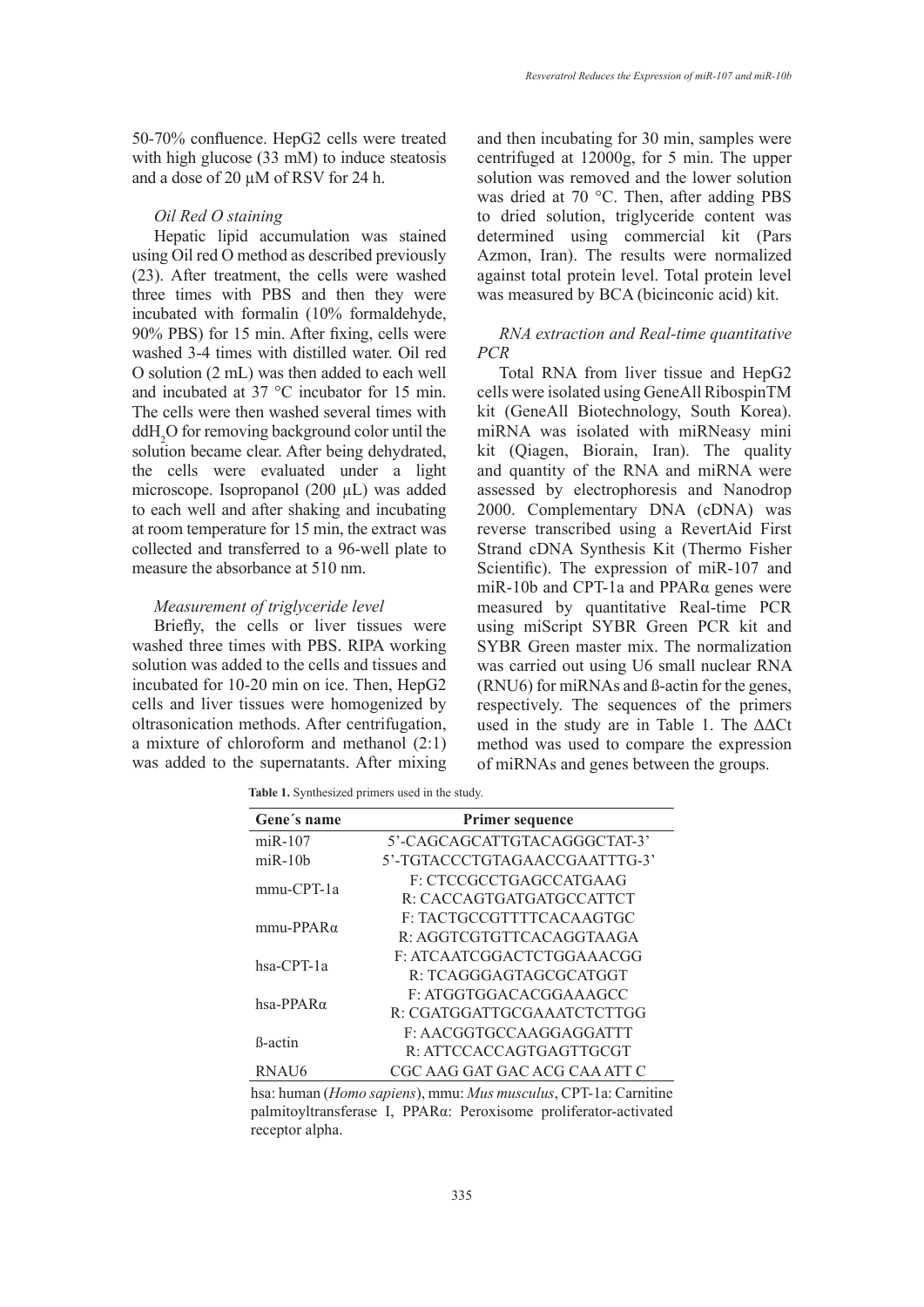## *Statistical analysis*

Data are presented as mean  $\pm$  SD. Statistical analysis was performed using SPSS 21.0 (SPSS Inc. Chicago, IL, USA). Results were analyzed by ANOVA. Differences among the groups were attained by Tukey multiple comparisons. If the p value was less than 0.05, the difference was considered statistically significant.

## **Result**

## *In-vivo study*

To investigate the effects of resveratrol on miRNAs in the liver, we treated mice with NFD, HFD and HFD+RSV diets for 16 weeks. Body weight gain was significantly reduced in liver of mice treated with REV compared with HFD group alone (Figure 1A). The histological examinations of liver revealed lipid droplet accumulation in HFD group compared with HFD-RSV and control groups (Figure 1B). To confirm the effect of RSV on lipid accumulation, we measured the triglyceride (TG) levels. The levels of TG in HFD group was significantly higher than that of the NFD group and RSV treatment could significantly decrease TG levels in HFD mice (Figure 1C). We also found that the expression of two miRNAs analyzed miR-107 and miR-10b, were significantly upregulated in the liver of mice treated with HFD (Figures 1D, 1E). Importantly, HFD-RSV group demonstrated a significant lower expression of both miRNAs compared to HFD group. A reduced expression of the target genes for miR-107 and miR-10b, CPT-1a and PPARα, respectively, was observed in the liver of HFD group compared to HFD mice, whereas, RSV treatment significantly upregulated the expression of CPT-1a and PPARα genes in the liver of HFD mice (Figures 1F-G).



**Figure 1.** Effects of HFD and HFD supplemented with 0.4% resveratrol (RSV) on A) Body weight, B) Representative H & E staining from paraffin-embedded liver tissues in ND, HFD and HFD-RSV mice. HFD induced a drastic liver steatosis that revealed with increasing of lipid droplets, C) TG levels, the expression levels of D) miR-107, E) miR-10b and their- related target genes F) CPT-1a and G) PPAR $\alpha$  in liver tissue. Data presented as means  $\pm$  SD. Each experiment was repeated three times. Bars represent standard deviation. (\**P*< 0.05, \*\**P*<0.01). ND, Normal diet; HFD, High Fat Diet; HFD-RSV, High Fat Diet-Resveratrol.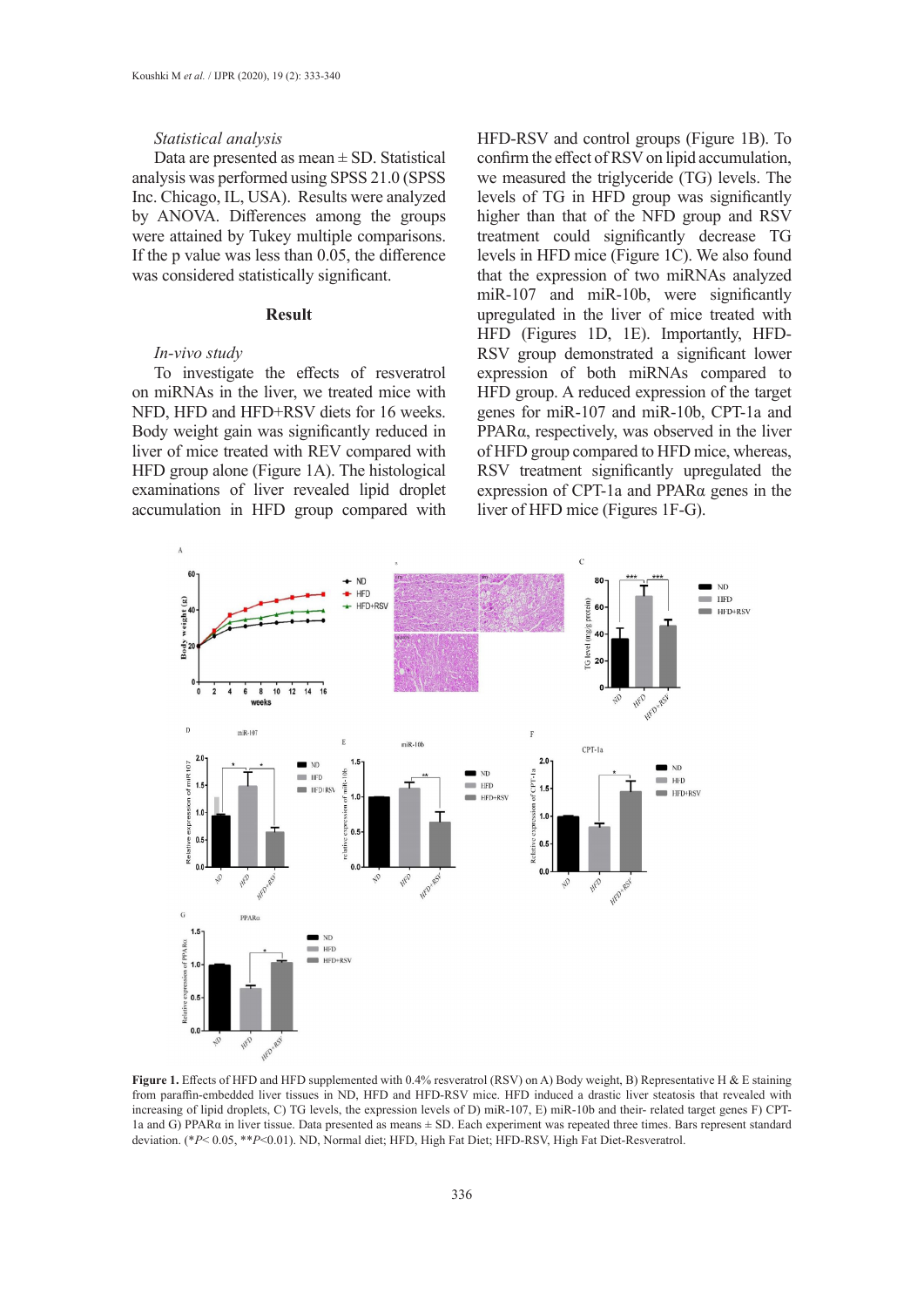## *In-vitro study*

To confirm our finding from *In-vivo* experiments, we treated HepG2 cells with glucose 33mM and RSV 20 µM for 24 h. The doses of the treatments were selected based on the previous studies (24, 25). The alterations of cellular lipid accumulation were evaluated using Oil Red O (ORO) staining. The results showed that intracellular lipids were significantly increased in high glucose (HG) treated HepG2 cells, whereas, intracellular lipid content was significantly reduced in HG group following RSV treatment (Figure 2A). It was also found that RSV treatment could significantly reduce HG- induced TG levels in HepG2 cells (Figure 2B). To gain further insight into the mechanisms of the reducing effect of resveratrol on lipid accumulation, we measured the expression of miR-10b and miR-107 in HepG2 cells. While HG treatment significantly upregulated the expression of miR-10b and miR-107, RSV treatment reduced the expression of these miRNAs in HG-treated cells (Figures 2C-D). We also found that CPT-1a and PPARα mRNA expression levels significantly decreased in the HG group, whereas, treatment with RSV resulted in a marked increase in the levels of these genes in HG-treated HepG2 cells (Figures 2E-F).



**Figure. 2.** Effects of resveratrol (20 µM) on A) ORO-based quantitative assay, B) TG levels and the expression levels of C) miR-107, D) miR-10b and their target genes, E) CPT-1a and F) PPARα in HepG2 cells treated with high glucose. Values are means ± SD (Standard Deviation) of three independent experiments. The asterisks represent differences versus NG and HG (\**P* < 0.05, \*\**P* < 0.01) and HG compared with HG-RSV ( $^{#}P$  <0.05,  $^{#}P$  < 0.01,  $^{#}P$  <0.001). NG, Normal Glucose; HG, High Glucose; HG-RSV, High Glucose Resveratrol.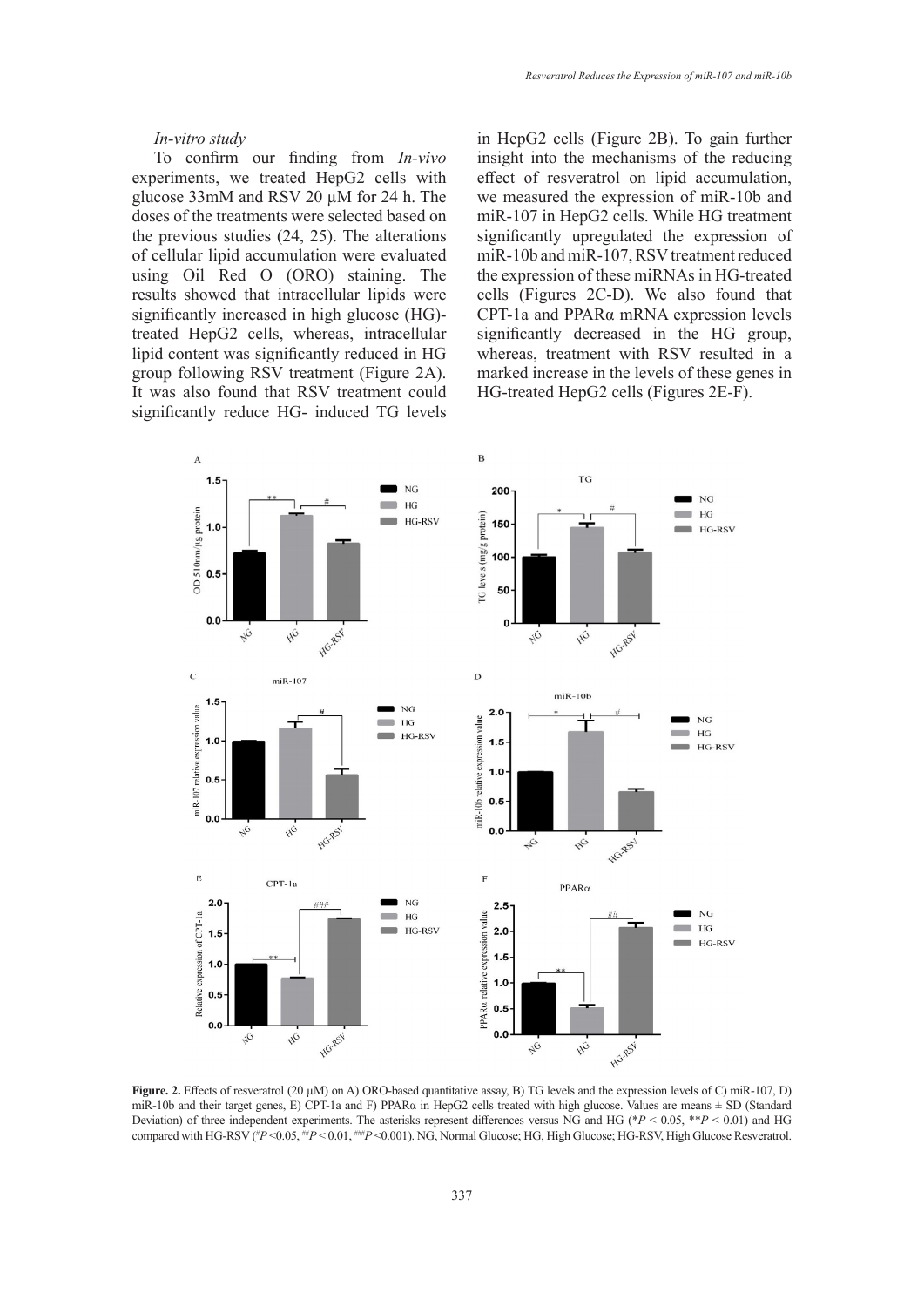#### **Discussion**

Fat accumulation in the liver increases the risks of NAFLD and NASH (26). Importantly, hepatic steatosis is always conjugated with other disease such as diabetes (27). Previous published studies have demonstrated an increased lipogenesis and a decreased fatty acid β-oxidation in hepatic steatosis and these processes are tightly controlled by a number of genes including CPT-1a and PARs such as PPARα. These genes have been shown to be regulated by miRNAs such as miR-107 and miR-10b. Studies have reported specific miRNA signatures during the progression of NAFLD using a [HFD](https://www.sciencedirect.com/topics/biochemistry-genetics-and-molecular-biology/lipid-diet) [animal model](https://www.sciencedirect.com/topics/biochemistry-genetics-and-molecular-biology/rat-model)s (28) and therefore modulation of miRNA expression could be a potential therapeutic target for treatment of this disease. In the present study, we aimed to investigate whether the anti-lipogenic effects of RSV is associated with changes in the expression of miRNAs regulating lipid accumulation including miR-107 and miR-10b and their target genes in the liver cells.

*We first* successfully developed *In-vivo* and *In-vitro* models of NAFLD in mice and HepG2 cells, respectively. Our results demonstrated a greater lipid accumulation in liver tissue of the HFD mice compared to control group. Resveratrol supplementation in HFD treated mice was effective in decreasing lipid accumulation and TG level in hepatocytes. In addition, our data from histopathological examination of the livers showed a significant increase in the number and size of fatty hepatocytes upon HFD administration and RSV supplementation could returned these changes to normal levels. For validation of results in animal study, we conducted *Invitro* model using HepG2 cells treated with high concentration of glucose (33 mM). In HepG2 cells model, we observed significantly decreased levels of miR-107 and miR-10b and significant increased levels of CPT1-1a and PPARα gene expressions in HepG2 cells treated with HG-RSV compared with HG treated group. The results of ORO staining and TG level examination showed markedly accumulated intracellular lipids and higher TG levels in HG-treated HepG2 cell model.

miR-107 is an intronic miRNA, and

exists within the [intron](https://www.sciencedirect.com/topics/biochemistry-genetics-and-molecular-biology/intron) of the [pantothenate](https://www.sciencedirect.com/topics/biochemistry-genetics-and-molecular-biology/pantothenate-kinase) [kinase](https://www.sciencedirect.com/topics/biochemistry-genetics-and-molecular-biology/pantothenate-kinase) (PANK) gene. This miRNA regulates several cellular processes such as development, oncogenesis, hypoxia, [platelet](https://www.sciencedirect.com/topics/biochemistry-genetics-and-molecular-biology/platelet-reactivity) [reactivity](https://www.sciencedirect.com/topics/biochemistry-genetics-and-molecular-biology/platelet-reactivity) metabolism and [angiogenesis](https://www.sciencedirect.com/topics/biochemistry-genetics-and-molecular-biology/angiogenesis) (10). Importantly, a role of miR-107 in [acetyl-CoA](https://www.sciencedirect.com/topics/biochemistry-genetics-and-molecular-biology/acetyl-coa) and [lipid metabolism](https://www.sciencedirect.com/topics/biochemistry-genetics-and-molecular-biology/lipid-metabolism) have also suggested (29). In this regard, several studies have consistently reported elevated miR-107 levels in the livers of different models of NAFLD (30-33). At the molecular level, it was reported that miR-107 promoted hepatic lipid accumulation by suppressing mitochondrial β-oxidation (10). In cultured hepatocytes, CPT-1a protein was down-regulated by the overexpression of miRNA-107 (11). In agreement with above reports, an upregulation of miR107 was found in our models of NAFLD including HFD fed mice and HG treated HepG2 cells. Interestingly, reduction of miR-107 and its target gene, CPT-1a expression level were found in HFD group as well as HepG2 cells treated with HG. These findings along with the fact that miR-107 levels are frequently elevated in several models of NAFLD, suggest that the anti-lipogenic effect of RSV might be partly mediated through the suppression of miR107 in liver cells. It appears that this effect of RSV leads to increased fatty acid β-oxidation, and decreased the availability of fatty acids for triacylglycerol synthesis resulting in lower lipid accumulation in liver cells. According to the bioinformatics analysis, cpt1a is a predicted target gene for miR-107. In cultured hepatocytes, treated with HG, we observed the up regulation miR-107showed the down-regulation of CPT1a gene expression, suggesting that in fact cpt1a is a real target gene for miR-107. In addition, HepG2 cells treated with RSV demonstrated decreased miR-107expression and increased CPT1a gene expression, these results suggest that the increase induced by RSV in CPT1a gene expression, as a molecule involved in fatty acid β-oxidation was mediated by a reduction in miR-107 expression.

PPARα is a nutritional sensor adapting metabolic homeostasis to energy deprivation (34). It is mostly expressed in the liver, where it regulates lipid catabolism (i.e. β-oxidation) and fatty acid transport (35). Several studies demonstrated that PPARα exerted it influence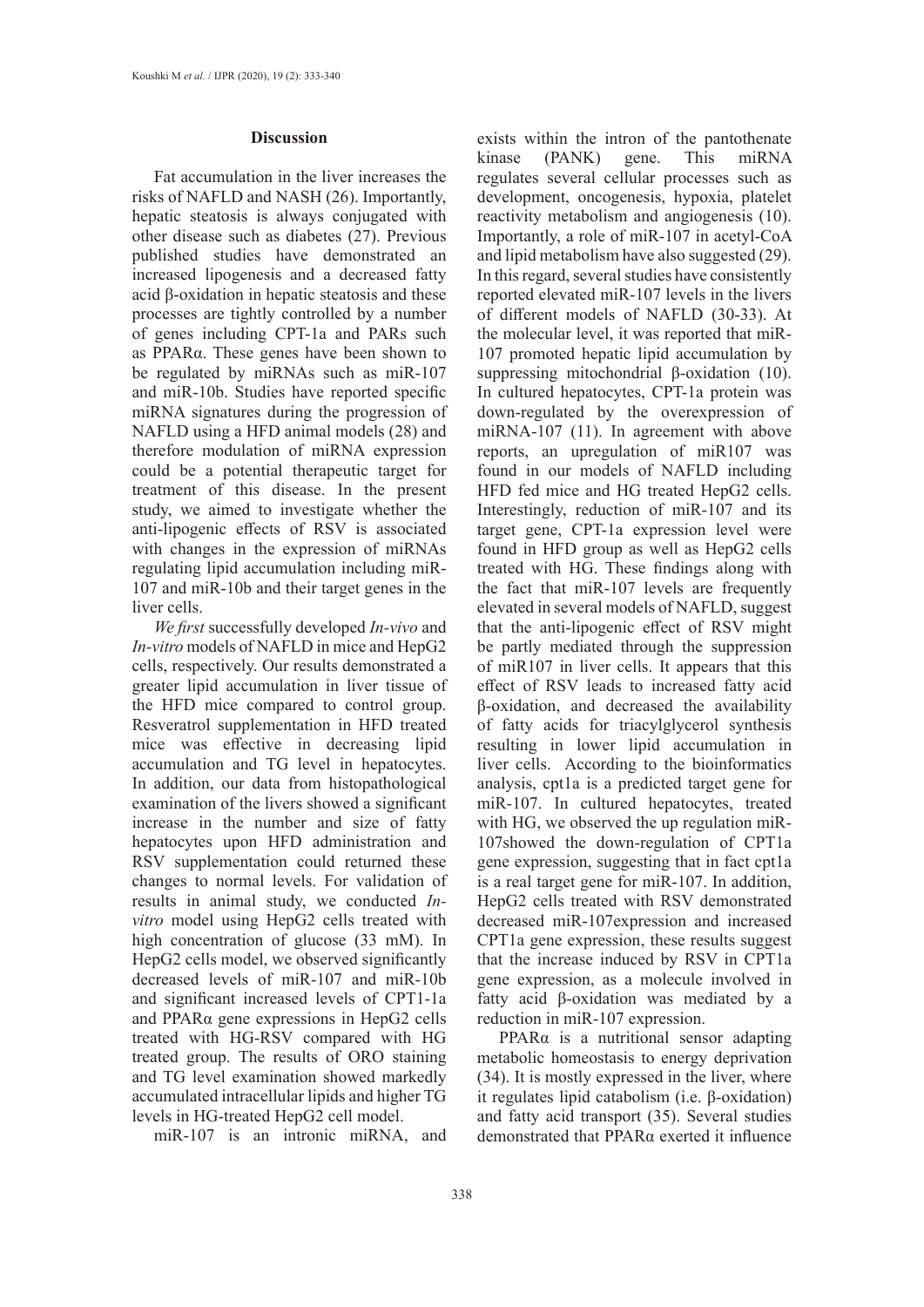on hepatic lipid metabolism via activating genes involved in fatty acid oxidation, reducing the hepatic substrate for TG synthesis by limiting its output from other tissues and up regulating the malonyl-COA level for activating the β-oxidation pathway(36, 37). So, the imaginable regulatory axis Twist– miRNA-10b–PPARα–down-stream effector molecule–hepatic lipid metabolism might play an important role in the pathogenesis of NAFLD. Alterations of PPARα expression or activity were associated with various diseases such as obesity and NAFLD (12). It is now clear that deregulations of specific miRNA can significantly contribute to PPARα abnormal signaling in these pathophysiological conditions. In this regards, it was uncovered that miR-10b was upregulated following exposure to fatty acids and had a unique binding site in the PPARα in human hepatic L02 cells (38). To understand the role of miR10b in the anti-lipogenic effect of RSV, we evaluated miR-10b and PPARα expression in both our *In-vivo* and *In-vitro* models. In this study, RSV reduced the expression of miR-10b in HFD-treated mice and HepG2 cells treated with HG, whereas, the expression of PPARα was significantly increased following RSV treatment in both *In-vivo* and *In-vitro* experiments. Taken together, these findings imply that miR10b and its target gene, PPARα could be considered as one of the target molecules by which RSV reduces lipid accumulation in liver cells.

In summary, our study suggests that the inhibitory effect of RSV on lipid accumulation might be partly mediated through down regulation of miR-107 and miR-10b in both *In-vivo* and *In-vitro* models of NAFLD. Down regulation of these miRNAs in turn could up regulate the expression of their target genes CPT-1a and PPARα genes leading to increasing β-oxidation and suppressing lipid accumulation in liver cells.

## **Acknowledgement**

This work was financially supported by a grant (95-01-30-30839) from the Deputy of Research, Tehran University of Medical Sciences.

#### **References**

- (1) Kopelman PG. Obesity as a medical problem*. Nature* (2000) 404: 635-43.
- (2) Tiniakos DG, Vos MB and Brunt EM. Nonalcoholic fatty liver disease: pathology and pathogenesis*. Annu. Rev. Pathol*. (2010) 5: 145-71.
- (3) Méndez‐Sánchez N, Arrese M, Zamora‐Valdés D and Uribe M. Current concepts in the pathogenesis of nonalcoholic fatty liver disease*. Liver. Int*. (2007) 27: 423-33.
- (4) Qureshi K and Abrams GA. Metabolic liver disease of obesity and role of adipose tissue in the pathogenesis of nonalcoholic fatty liver disease*. World*. *J. Gastroenterol.* (2007) 13: 3540.
- (5) Sanyal AJ. AGA technical review on nonalcoholic fatty liver disease*. Gastroenterology* (2002) 123: 1705-25.
- (6) Satapathy SK and Sanyal AJ. *Epidemiology and natural history of nonalcoholic fatty liver disease*. in *Seminars in liver disease*, Thieme Medical Publishers (2015).
- (7) Jones CI and Newbury SF. *Functions of microRNAs in Drosophila development*. Portland Press Ltd. (2010).
- (8) Amiel J and Henrion-Caude A. miRNA, development and disease*. Adv. Genet*. (2012) 80: 1-36.
- (9) Jansson MD and Lund AH. MicroRNA and cancer*. Mol. Oncol.* (2012) 6: 590-610.
- (10) Bhatia H, Pattnaik BR and Datta M. Inhibition of mitochondrial beta-oxidation by miR-107 promotes hepatic lipid accumulation and impairs glucose tolerance *in vivo. Int. J. Obes*. (2016) 40: 861-9.
- (11) Gracia A, Fernández-Quintela A, Miranda J, Eseberri I, González M and Portillo MP. Are miRNA-103, miRNA-107 and miRNA-122 involved in the prevention of liver steatosis induced by resveratrol? *Nutrients* (2017) 9: 360.
- (12) Zheng L, Lv Gc, Sheng J and Yang Yd. Effect of miRNA‐10b in regulating cellular steatosis level by targeting PPAR‐α expression, a novel mechanism for the pathogenesis of NAFLD*. J. Gastroenterol. Hepatol*. (2010) 25: 156-63.
- (13) Koushki M, Amiri‐Dashatan N, Ahmadi N, Abbaszadeh HA and Rezaei‐Tavirani M. Resveratrol: A miraculous natural compound for diseases treatment*. Food. Sci. Nutr.* (2018) 6: 2473-90.
- (14) Koushki M, Dashatan NA and Meshkani R. Effect of resveratrol supplementation on inflammatory markers: a systematic review and meta-analysis of randomized controlled trials*. Clin. Ther*. (2018) 40: 1180-92. e5.
- (15) Hosseini H, Koushki M, Khodabandehloo H, Fathi M, Panahi G, Teimouri M, Majidi Z and Meshkani R. The effect of resveratrol supplementation on